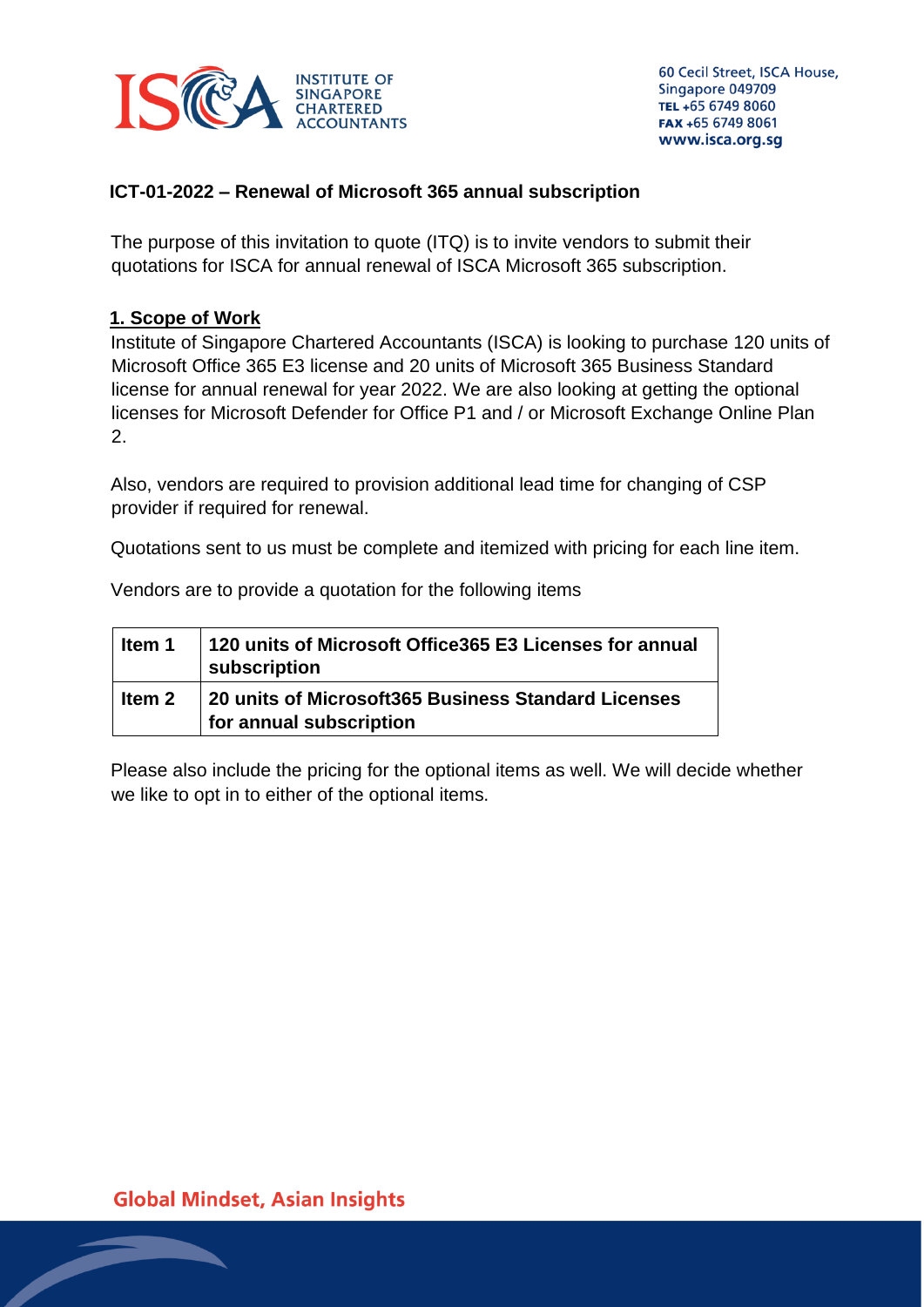

| Item <sub>3</sub><br>(Optional) | 140 units of Microsoft Defender for Office P1 (add-ons<br>for Item 1 and 2) |
|---------------------------------|-----------------------------------------------------------------------------|
| Item 4<br>(Optional)            | 5 units of Microsoft Exchange Online Plan 2                                 |
| Item 5<br>(Optional)            | 120 units of Azure Premium P1                                               |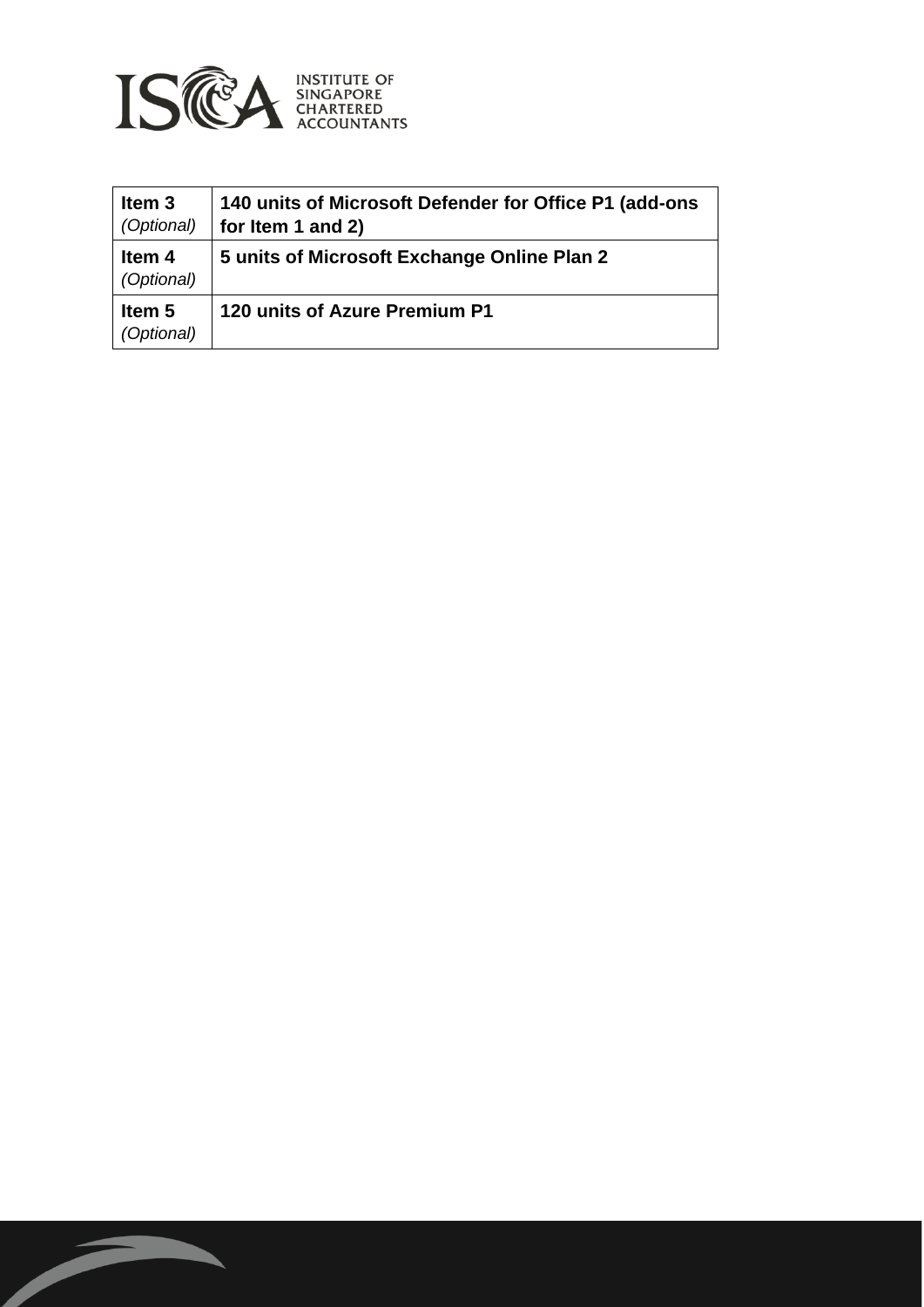

# **Software subscription required**

**Item 1**  Microsoft Office 365 E3 Licenses for annual subscription <https://www.microsoft.com/en>[-us/microsoft-365/enterprise/office-365-e3](https://www.microsoft.com/en-us/microsoft-365/enterprise/office-365-e3)

### **Item 2**

Microsoft 365 Business Standard Licenses for annual subscription [https://www.microsoft.com/en-sg/microsoft-365/business/microsoft-365business](https://www.microsoft.com/en-sg/microsoft-365/business/microsoft-365-business-standard)[standard](https://www.microsoft.com/en-sg/microsoft-365/business/microsoft-365-business-standard)

### **Item 3**

Microsoft Defender for Office Plan 1 <https://docs.microsoft.com/en>[-us/microsoft-365/security/office-](https://docs.microsoft.com/en-us/microsoft-365/security/office-365-security/overview?view=o365-worldwide)[365security/overview?view=o365-worldwide](https://docs.microsoft.com/en-us/microsoft-365/security/office-365-security/overview?view=o365-worldwide)

### **Item 4**

Microsoft Exchange Online Plan 2 [https://www.microsoft.com/en-us/microsoft-365/exchange/compare-microsoft](https://www.microsoft.com/en-us/microsoft-365/exchange/compare-microsoft-exchange-online-plans)[exchange-online-plans](https://www.microsoft.com/en-us/microsoft-365/exchange/compare-microsoft-exchange-online-plans)

#### **Item 5**

Azure Premium P1 add-on <https://azure.microsoft.com/en-us/pricing/details/active-directory/>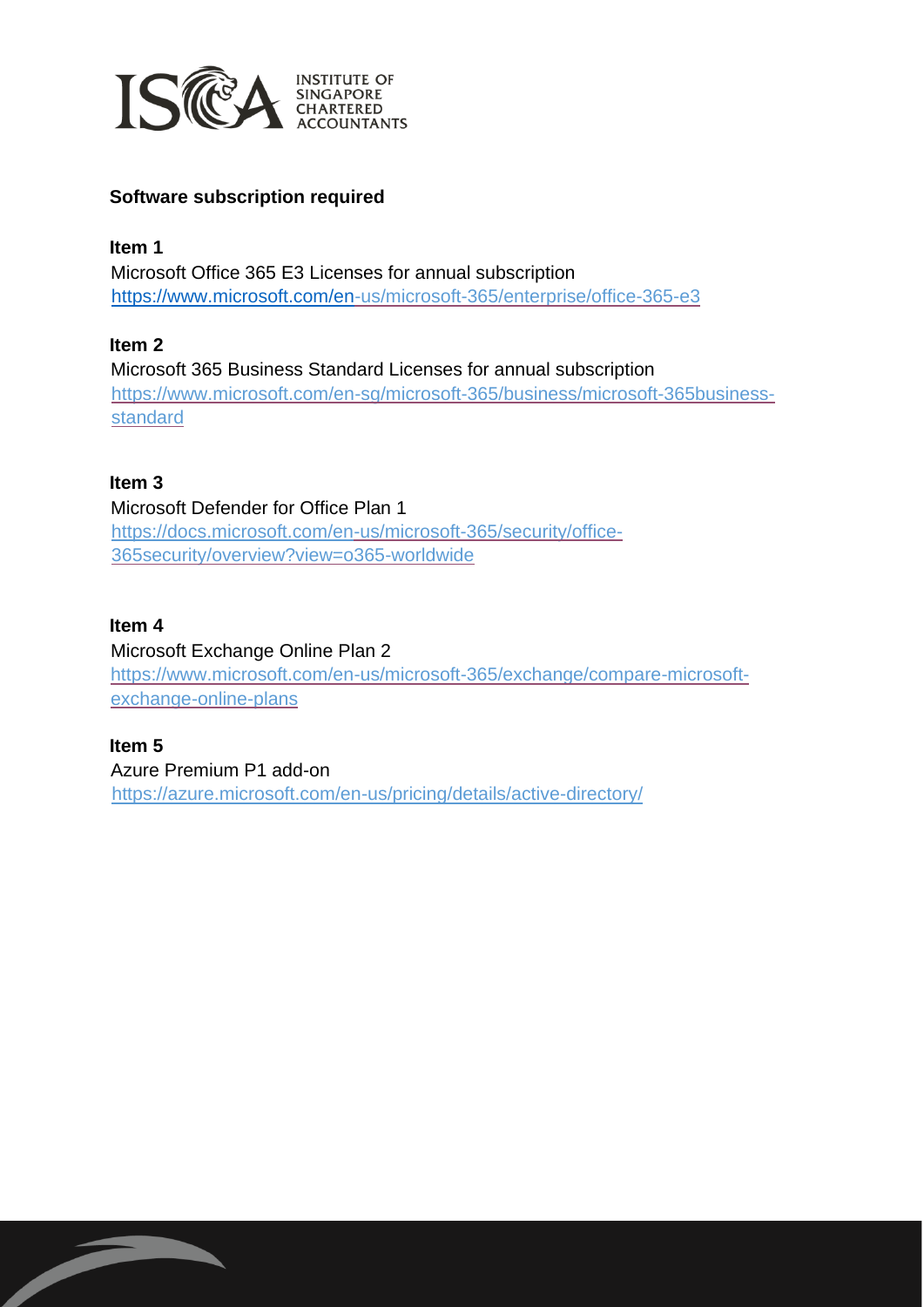

### **2. Deliverables**

Vendor awarded the will need to help us to process the license for annual subscription during February 2022. Do provision the additional lead time for the work of CSP provider change processing, if required.

Shortlisted candidates will be approached after the ITQ period to do a short presentation.

### **3. Quotation Validity**

Quotations submitted must be valid for 30 days.

### **4. Disclaimers**

ISCA shall under no obligation to accept the quotation with lowest quote or enter correspondence with any vendor regarding the reason for non-acceptance of quotation.

ISCA reserves the rights, unless the vendor expressly stipulates to the contrary in its quotation, to accept only such portion(s) of a quotation as ISCA may in its sole discretion decide, and the quotation shall be adjusted accordingly.